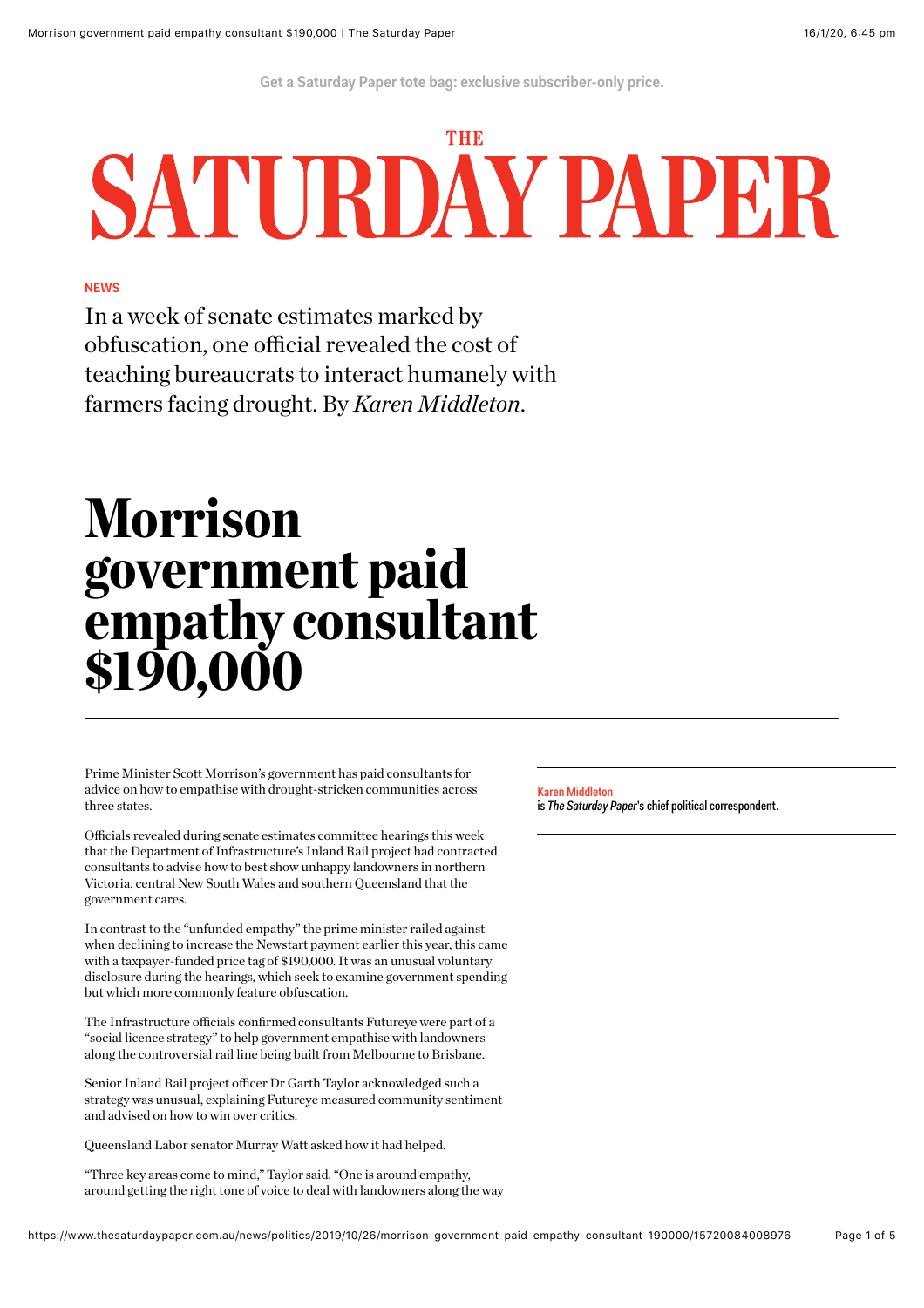Watt asked: "Is it common for the government to have to engage consultants to help it develop empathy?"

"I think it's common to take advice along the way where you find that you need to take advice," Taylor replied.

### **"THE GOVERNMENT IS STONEWALLING IN ESTIMATES JUST AS THEY REFUSE TO ANSWER JOURNALISTS' QUESTIONS," SAID PENNY WONG. "WORSE STILL, THEY ARE PRESSURING PUBLIC SERVANTS TO NOT ANSWER."**

Futureye's original limited-tender contract was for \$80,000, but it expanded to a total value of \$190,000.

Deputy secretary Luke Yeaman tried to head off further discussion of empathy. "There are other things, as part of the strategy, that have gone to our communications and the way we approach stakeholders," he said. "Those other things have also been captured."

But Watt persisted, asking the Agriculture minister and deputy Nationals leader, Bridget McKenzie: "How many other consultancies have been awarded in this department to help the government develop empathy?"

McKenzie tried to laugh off the question. "I find the department incredibly empathetic when we are dealing with a raft of stakeholders, particularly in the drought space," she said.

Watt replied: "Not in this case, though, hey?"

The minister's tone changed.

"To suggest that the department is having to take multiple research projects to help them develop empathy is quite ridiculous," she said.

Watt replied: "Just this one?"

Later in parliament, Nationals leader Michael McCormack defended both strategy and contract. "It is important to have empathy for rural communities," he said, before accusing Labor of wasting much larger sums when it was in office.

Through an inquiry process in which public servants are schooled to say as little as possible, disclosures such as Taylor's during this week's estimates are more the exception than the rule.

Labor's senate leader, Penny Wong, told colleagues in Tuesday's Labor caucus meeting that stonewalling had reached new heights.

Across the four senate committees sitting, officials and ministers took hundreds of questions on notice – permissible if they don't have an accurate answer to hand, but also a way to avoid answering on the spot. Written answers are then provided later, away from the television cameras.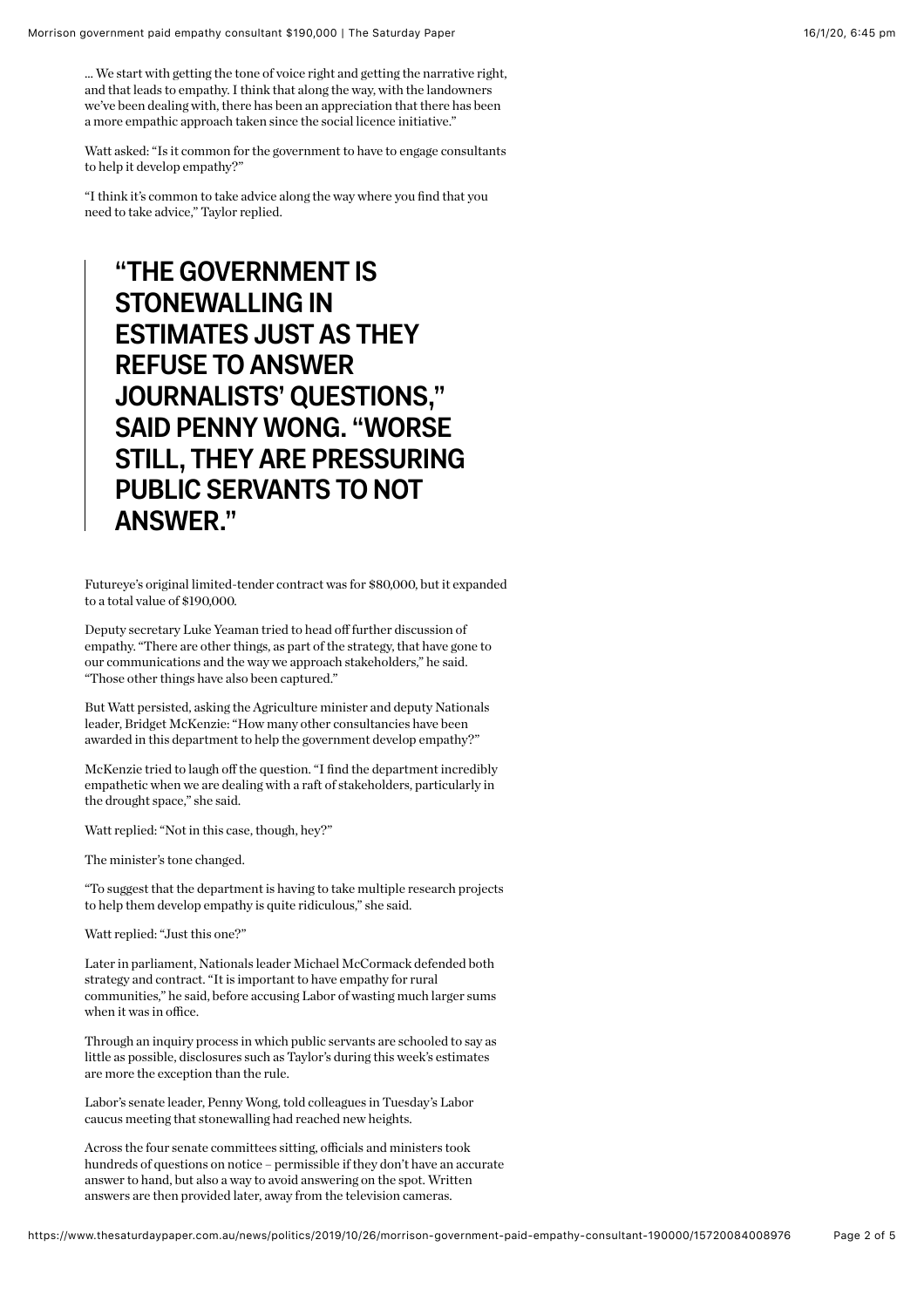"Public servants are taking many more questions on notice than has ever occurred," Wong told her colleagues. "… Unless there is a political cost to this, the accountability function of estimates will diminish. The government is stonewalling in estimates just as they refuse to answer journalists' questions. Worse still, they are pressuring public servants to not answer. We have to call it out."

Finance Minister Mathias Cormann deferred answering a series of questions from Wong about former foreign minister and high commissioner to Britain Alexander Downer's role in sparking the United States' Mueller inquiry into alleged collusion between Donald Trump's 2016 presidential election campaign and Russia.

Cormann did the same with questions about media reports that a campaigner for the so-called QAnon conspiracy theory – adherents to which believe there is a "deep state" plot against President Trump – is a friend of Prime Minister Morrison and that his wife works on Morrison's staff.

When Wong challenged Cormann, he said the opposition could use freedom of information (FOI) laws to get information instead. "We are operating under the same laws, the same conventions and the same standing orders as you did in government, and we are answering questions in precisely the same manner," he said.

Frustration was evident in other hearings, too.

Greens senator Sarah Hanson-Young asked Environment Department officials about plans to offset greenhouse gas emissions through what was described as "technology improvements and other sources of abatement".

Asked to explain, departmental first assistant secretary Helen Bennett said: "It's basically improvements in the technology."

Hanson-Young noted that the 92 million tonnes attributed to unspecified technologies equalled a third of planned abatement. She asked Bennett to at least name some of them.

"We can take that on notice, I think," Bennett said.

"You're not serious," Hanson-Young responded.

"It is a general concept of technological improvements that will happen over time," Bennett replied.

Labor's Kristina Keneally similarly challenged Treasury's estimates of population increases, which have been used to boost economic growth forecasts.

As media organisations across the country this week published redacted front pages to underscore impediments to the free flow of information – particularly national security laws that threaten journalists and whistleblowers with jail – the opposition, Greens and some crossbenchers demanded better protections.

They condemned the June police raids on the home of News Corp journalist Annika Smethurst and the Sydney headquarters of the ABC in which files and emails were seized using a search warrant that named journalist Dan Oakes and producer Sam Clark.

Media organisations want to be able to contest such warrants. They also want better protections for whistleblowers, public-interest exemptions for journalists from some national security laws and reform to the laws governing FOI and defamation.

In parliament, the prime minister accused Labor of having tried to "muzzle the press" when in government.

"If it comes to a position in this country where prime ministers and politicians decide who gets prosecuted and who doesn't get prosecuted without taking the appropriate advice and without seeing the appropriate proviso which are required under legislation, if we get to the point where the leader of the opposition wants to – arbitrarily and outside the law – decide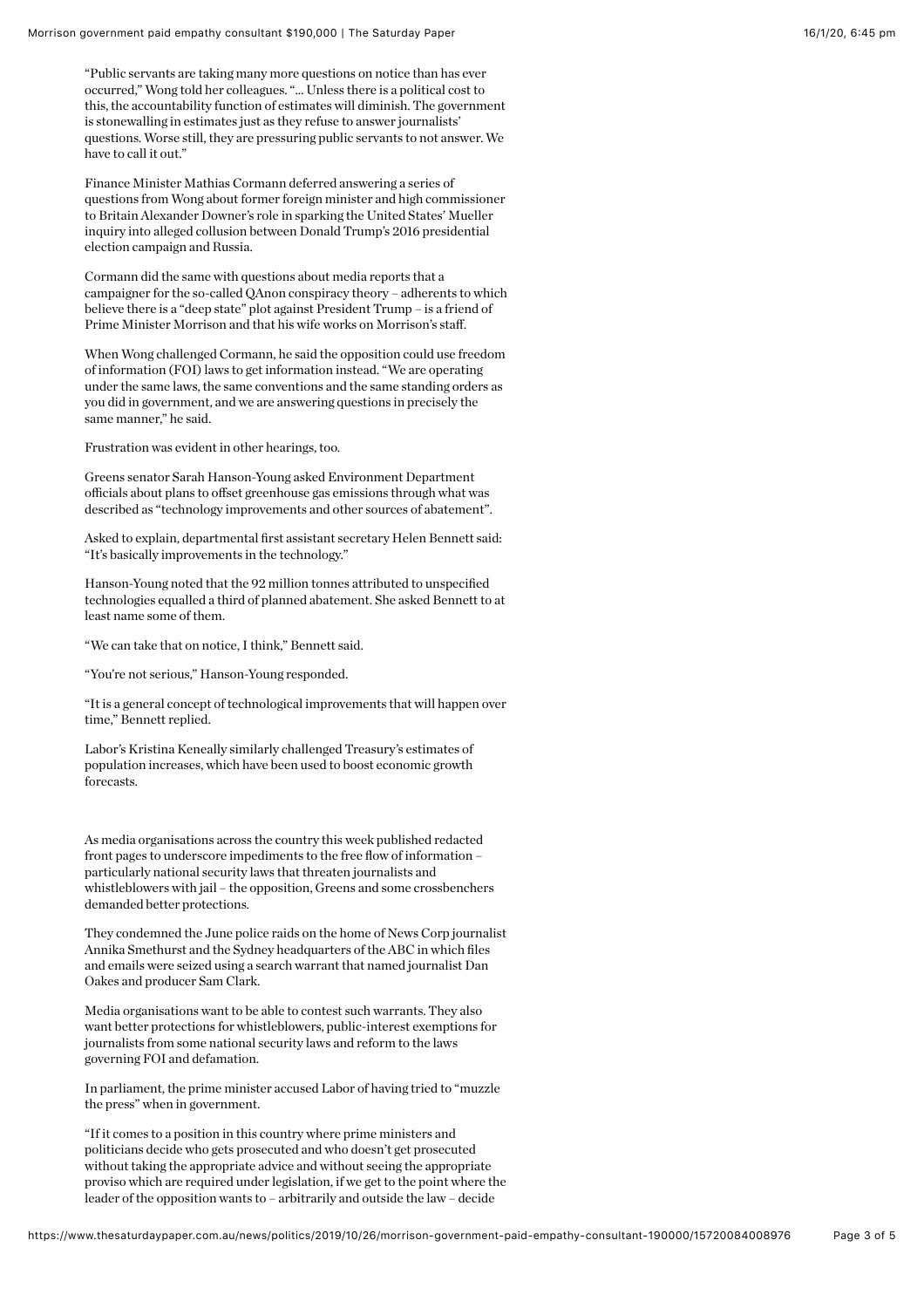who gets prosecuted and who doesn't, then that's not a country that I think Australians would want to live in," he said.

His comments contrasted with Attorney-General Christian Porter's recent directive that prosecuting journalists required his permission.

It is still not clear whether Smethurst, Oakes and Clark will face charges over their reporting, which was allegedly based on Defence and securityrelated leaks. But the Australian Federal Police confirmed in evidence to the watchdog parliamentary joint committee on intelligence and security, which is examining the impact of security laws on media freedom, that it resolved quickly not to pursue another leak to *The Australian* earlier this year.

It said inquiries into that leak, relating to proposed medevac legislation, were abandoned because up to 200 people had access to the original information. This was despite only 11 people having had direct access to the final version of the document believed to have leaked.

It was also despite establishing that the only direct email contact between Home Affairs and the journalist, Simon Benson, had involved a staff member from Home Affairs Minister Peter Dutton's office.

Labor has accused the government of encouraging the pursuit of only damaging leaks.

Sarah McNaughton, SC, the Commonwealth director of public prosecutions, also revealed this week she changed her legal position on another issue after a meeting with officials from the Attorney-General's Department.

Appearing before estimates on Tuesday, McNaughton, who as a statutory officer makes independent decisions about prosecutions, confirmed the meeting prompted her to change her advice on the Australian Capital Territory's new cannabis legislation. Enacted in September, the law legalises growing and using small amounts of cannabis in the ACT, while it remains an offence under Commonwealth law.

Before the legislation passed, the ACT government had asked McNaughton to confirm the law would act as a defence against a Commonwealth charge, given the criminal code provides for state and territory law to do so. On September 17, McNaughton replied that it would.

She suggested the existence of the ACT law would make it less likely someone would even be charged under the Commonwealth law. But a few days later, she revoked that advice. In the interim, Porter and Dutton spoke out against the cannabis legalisation.

"This office has since given the matter some further consideration," McNaughton wrote in a second letter on September 22. "It is now apparent that the issues you raise are attended by legal complexities that we had not initially appreciated in formulating our response. On that basis, I have concluded that it would not be appropriate to provide a view on the proposed legislation. I apologise for any inconvenience caused."

The next day, federal departmental deputy secretary Sarah Chidgey also wrote to the ACT. She said the territory law could only excuse a Commonwealth offence if it explicitly stated an intent to do so, which the ACT law does not.

Asked on Tuesday about her change of heart, McNaughton revealed her new view was based on a previous case that had been drawn to her attention during her meeting with the Attorney-General's Department. She said the case had nothing to do with drugs but instead related to the need for the kind of explicit declaration described in Chidgey's letter, and she now agreed with the department.

All week, the government continued to reject suggestions it was leaning on public servants and was contemptuous of Australians' right to information.

Ministers and officials also criticised the standard of some journalism, with the tax commissioner condemning reportage relating to Tax Office operations.

The condemnation of the way the government handles access to